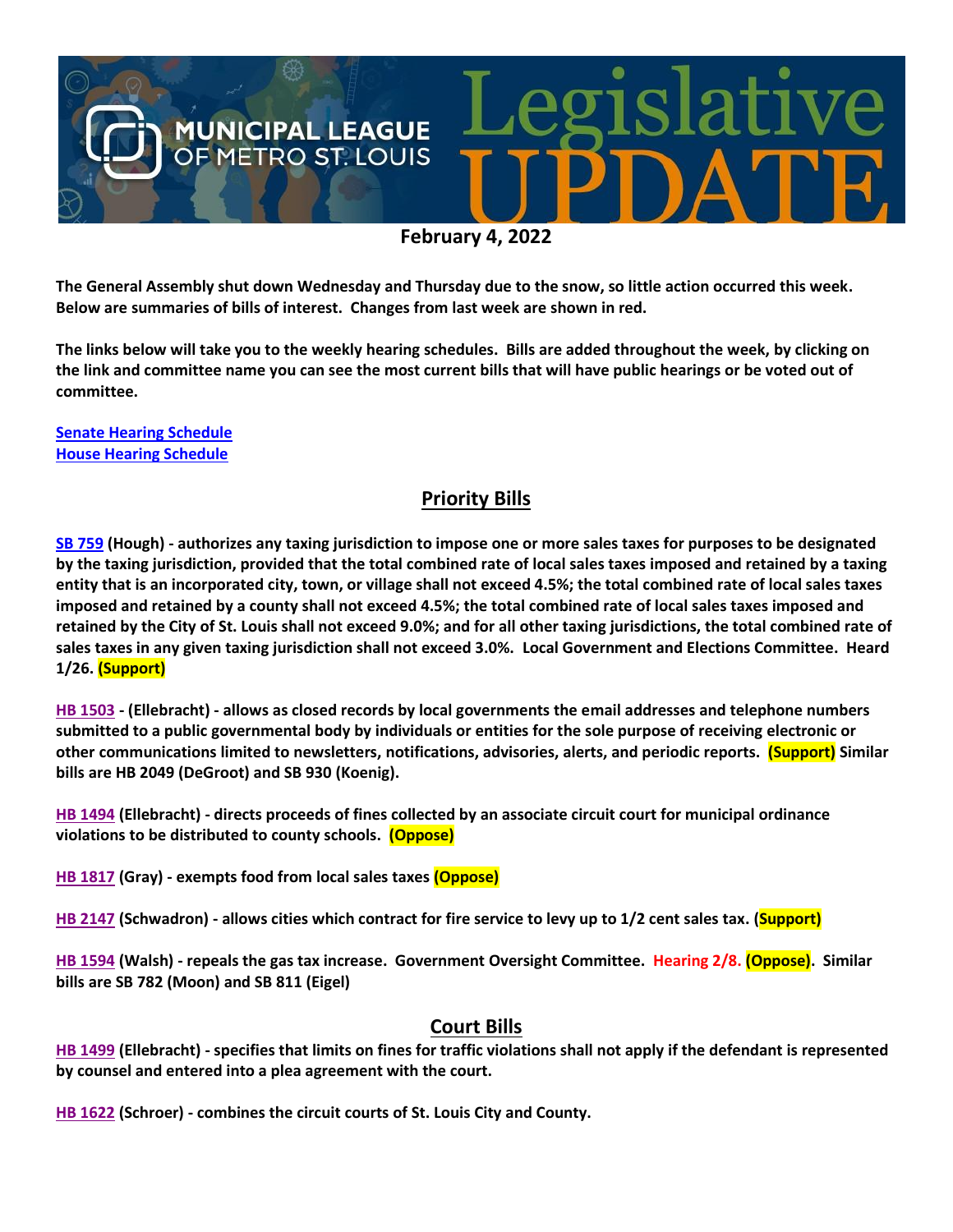**[HB 1702](https://house.mo.gov/Bill.aspx?bill=HB1702&year=2022&code=R) (Roberts) - no court shall issue a warrant of arrest for a person's failure to respond, pay the fine assessed, or appear in court with respect to a person's first traffic citation issued for an infraction. In lieu of such warrant of arrest, the court shall issue a notice of failure to respond, pay the fine assessed, or appear. Upon application by the driver for a driver's license or driver's license renewal, the department shall deny the application until all delinquent fines and fees in connection with the traffic offense have been satisfied. Upon satisfaction of the delinquent fines and fees, the department shall issue a driver's license to the driver provided such person is otherwise eligible for such license or renewal. For a person's second or subsequent traffic citation issued for an infraction under the provisions of this chapter, the person's license shall be suspended until such person pays any fine assessed or appears in court with respect to such traffic citation.**

**[HB 2007](https://house.mo.gov/Bill.aspx?bill=HB2007&year=2022&code=R) (Haffner) - allows municipal judges to suspend the driver's license for failure to appear in court for violations of municipal ordinances. Local Government Committee. (Support)**

## **Economic Development Bills**

**[HB 1598](https://house.mo.gov/Bill.aspx?bill=HB1598&year=2022&code=R) (Falkner) - prohibits a redevelopment project from collecting economic activity taxes or payments in lieu of taxes from any tax whose revenues are dedicated to public safety unless the governing body of the municipality or the commission established under current law has voted to allow the redevelopment project to collect the economic activity taxes or payments in lieu of taxes of that tax. Local Government Committee. Heard 1/13.**

**[SB 735](https://www.senate.mo.gov/22info/BTS_Web/Bill.aspx?SessionType=R&BillID=71259902%20%20) (Koenig) - requires NIDs, CIDs and TDDs to be terminated upon completion of improvements and satisfaction of debt. Also limits total combined sales taxes of CIDs and TDDs to 3.25% and exempts food. Ways & Means Committee. Heard 1/20. Passed Committee 1/27.**

**[SB 874](https://www.senate.mo.gov/22info/BTS_Web/Bill.aspx?SessionType=R&BillID=71259609) (Arthur) - allows a school district to exclude real property from a proposed tax increment financing redevelopment area if the school district determines that such redevelopment area will have an adverse effect on such school district. Ways & Means Committee.**

**[SB 908](https://www.senate.mo.gov/22info/BTS_Web/Bill.aspx?SessionType=R&BillID=71259913) (Koenig) - requires the governing body of a city or county establishing a NID, CID, TDD or TIF to submit to the State Auditor and the Department of Revenue a description of the boundaries of the district, as well as information on assessments made in the district, as described in the act.**

## **Election Bills**

**[HB 1601](https://house.mo.gov/Bill.aspx?bill=HB1601&year=2022&code=R) (Chipman) - requires a person appointed to elective public office not be delinquent in the payment of state income tax, personal property tax, municipal tax, or real property tax. Elections Committee.**

**HB [1611](https://house.mo.gov/Bill.aspx?bill=HB1611&year=2022&code=R) (Sassmann) - requires candidates for political subdivision or special district offices that are currently designated as nonpartisan to file an indication of their political party membership, if any, when running for office. Independents may continue to run for such local offices in the same manner. General Laws Committee. Heard 1/24. (Oppose)**

**[HB 1859](https://house.mo.gov/Bill.aspx?bill=HB1859&year=2022&code=R) (Eggleston) - political subdivisions or special districts shall label ballot measures of any type that are submitted to a vote of the people alphabetically in the order in which they are submitted. Elections Committee. Hearing 2/9.**

**[HB 1911](https://house.mo.gov/Bill.aspx?bill=HB1911&year=2022&code=R) (Shaul) - political subdivisions or special districts shall label ballot measures of any type that are submitted to a vote of the people alphabetically in the order in which they are submitted.**

**[HJR 91](https://www.house.mo.gov/Bill.aspx?bill=HJR91&year=2022&code=R) [\(Eggleston\)](https://www.house.mo.gov/MemberDetails.aspx?year=2022&district=2) – upon voter approval the Constitutional amendment would change the process and requirements for initiative petitions seeking a Constitutional amendment. Heard 2/1. Similar t[o HJR 102](https://www.house.mo.gov/Bill.aspx?bill=HJR102&year=2022&code=R) (Evans) Elections Committee. Heard 1/26.**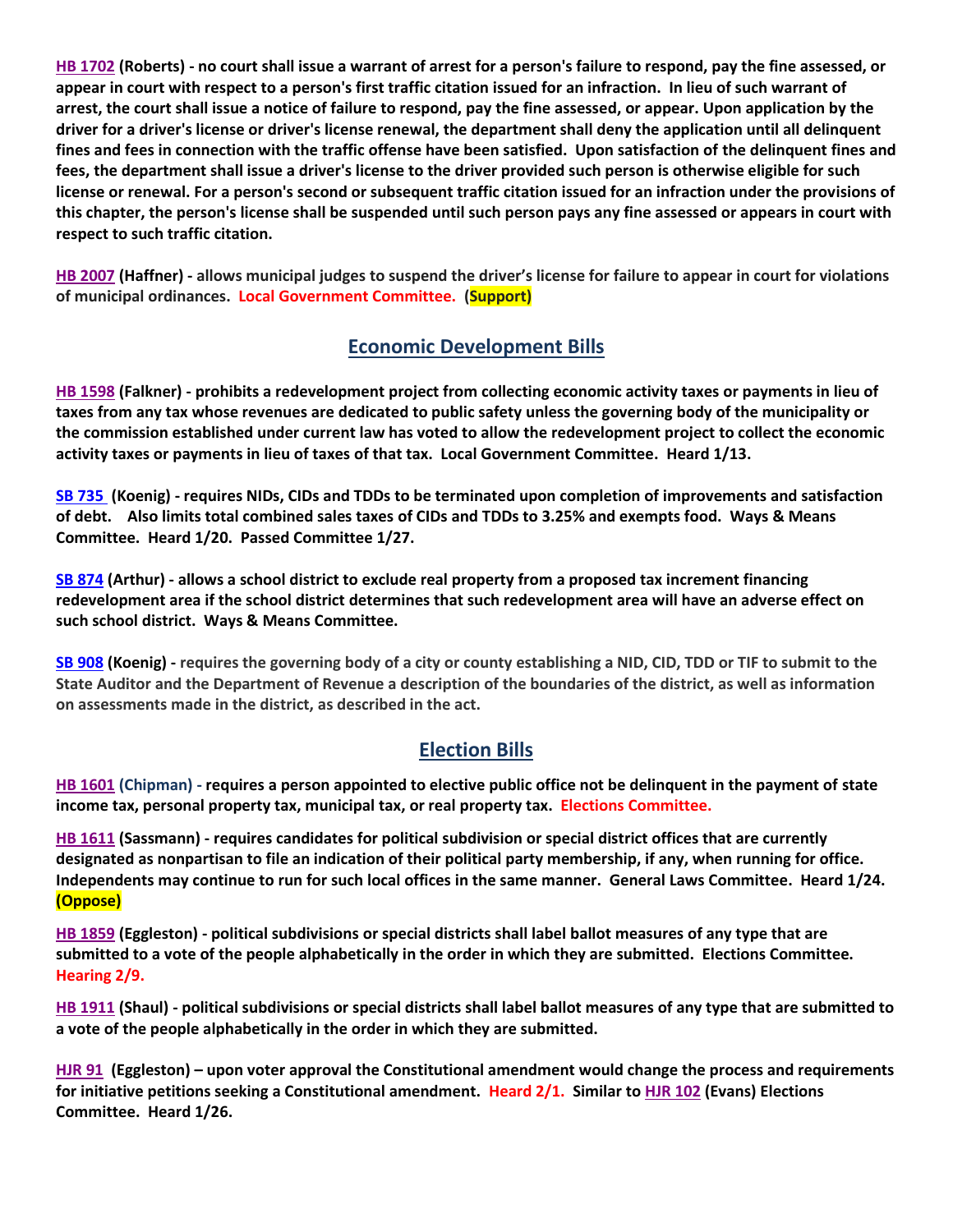**[SB 1049](https://www.senate.mo.gov/22info/BTS_Web/Bill.aspx?SessionType=R&BillID=73129349) (Brattin) - requires all candidates for offices in cities, towns, villages, and townships to declare a political party affiliation when filing for office. (Oppose)**

#### **Miscellaneous Bills**

**[HB 1500](https://house.mo.gov/Bill.aspx?bill=HB1500&year=2022&code=R) (Ellebracht) - amends the definition of "public record" to include the social media pages of a public governmental body, including the personal social media pages of members of the governmental body in specified circumstances. The bill expands the requirements for preservation of communications through electronic means, including social media accounts, and requires the public entity to produce such records in usable electronic format.**

**[HB 1581](https://house.mo.gov/Bill.aspx?bill=HB1581&year=2022&code=R) (Mayhew) - provides that, for a city of the fourth classification with no more than 2,000 inhabitants, if a statute or ordinance authorizes the mayor to appoint a member of a local board or commission, any requirement that the appointed person be a resident of the city will be deemed satisfied if the person owns real property or a business in the city.**

**[HB 1584](https://house.mo.gov/Bill.aspx?bill=HB1584&year=2022&code=R) (Murphy) - requires political subdivisions that require the installation of electric vehicle charging stations at certain businesses to pay the costs associated with the installation, maintenance, and operation of such station. Transportation Committee. Heard 1/12. Passed Committee 1/26. Referred Rules Committee.**

**[HB 1588](https://house.mo.gov/Bill.aspx?bill=HB1588&year=2022&code=R) (Haden) - specifies that the General Assembly occupies and preempts the entire field of legislation touching in any way the control or regulation of specific breeds of dogs. However, a village, town, city, or county can still prohibit dogs from running at large or to further control or regulate dogs within its boundaries so long as the ordinance, order, policy, or regulation is not breed specific. Local Government Committee. Heard 1/27.**

**[HB 1614](https://house.mo.gov/Bill.aspx?bill=HB1614&year=2022&code=R) (Lovasco) - prohibits the state and any political subdivision of the state from making or enforcing any statute, ordinance, or rule regarding the parking of an unlicensed motor vehicle on private property if the vehicle is wholly within the property boundaries, is parked on a surface suitable for a driveway or parking area, and is not supported by any device other than its own tires unless it is being repaired for a period not to exceed 72 hours. The bill also prohibits the state and any political subdivision from making or enforcing any statute, ordinance, or rule, except for a statute, ordinance, or rule restricting air pollution or noise pollution, that would prohibit or penalize a noncorporate owner or renter of a private, single family residence from using the residence in a way that does not pose a clear and present danger to the health or safety of the neighbors, or would require a noncorporate owner or renter of a private residence to use the property in a way contrary to the wishes of the owner or renter.**

**[HB 1615](https://house.mo.gov/Bill.aspx?bill=HB1615&year=2022&code=R) (Lovasco) - authorizes a member of the General Assembly to serve as an ex officio member of a board, commission, committee, council, or other legislative or regulatory body for any type of political subdivision that overlaps his or her district. Members shall not have voting powers and shall not receive compensation for any service as an ex officio member of such entities. (Oppose)**

**[HB 1633](https://house.mo.gov/Bill.aspx?bill=HB1633&year=2022&code=R) (Morse) - currently, political subdivisions that fail to submit the required annual financial statement to the State Auditor are fined \$500 a day. This bill reduces the fine to an amount of not more than 10% of the total sales and use tax revenue of the fiscal year for which the annual financial statement was not filed for municipalities with fewer than 3,500 inhabitants.**

**[HB 1657](https://house.mo.gov/Bill.aspx?bill=HB1657&year=2022&code=R) (Hicks) - specifies that the General Assembly occupies and preempts the entire field of legislation touching in any way the control or regulation of specific breeds of dogs. However, a village, town, city, or county can still prohibit dogs from running at large or to further control or regulate dogs within its boundaries so long as the ordinance, order, policy, or regulation is not breed specific. Local Government Committee. Heard 1/27.**

**[HB 1661](https://house.mo.gov/Bill.aspx?bill=HB1661&year=2022&code=R) (Hicks) - adopts the "International Swimming Pool and Spa Code" as it existed on May 1, 2021 and promulgated by the International Code Council, as the county and municipal swimming pool and spa code for the state. The Code applies to all construction, alteration, remodeling, enlargement, and repair of swimming pools and spas in any county or municipality that elects to regulate pools and spas. Counties and municipalities are authorized**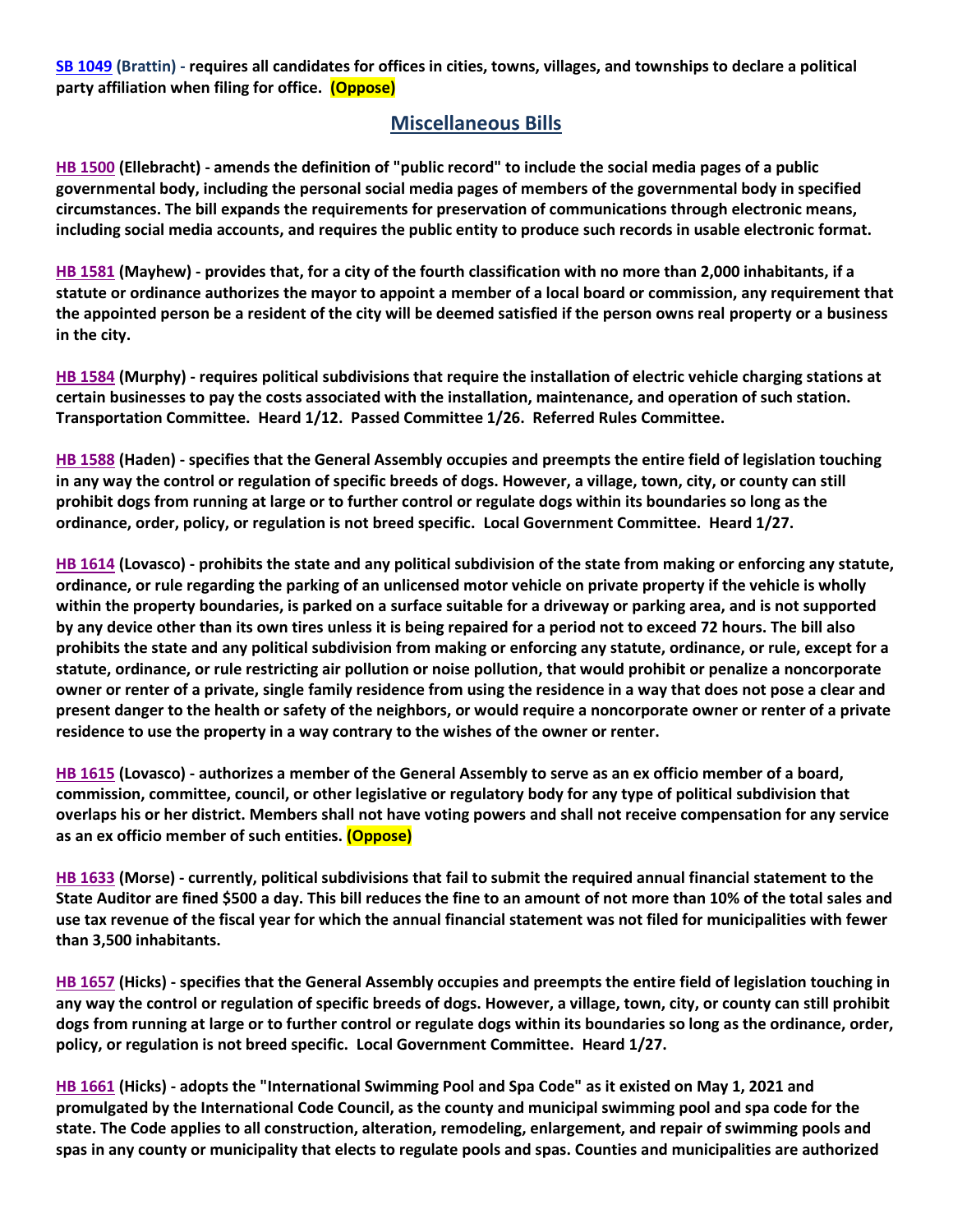**to establish procedures for the administration and enforcement of the International Swimming Pool and Spa Code, and are authorized to adopt local amendments to the Code or amendments made by the International Code Council. Economic Development Committee.**

**[HB 1764](https://house.mo.gov/Bill.aspx?bill=HB1764&year=2022&code=R) (Sander) - any city or county shall have the authority to adopt regulations with respect to outdoor advertising that are more restrictive than the height, size, lighting and spacing provisions of sections 226.500 to 226.600; except that, such regulations shall not have the effect of prohibiting outdoor advertising in its entirety, unless the location proposed is adjacent to a highway designated as a scenic byway under federal law. In locations where outdoor advertising is prohibited under federal or state law due to proximity to a scenic byway, all utilities shall be buried underground.**

**[HB 1837](https://house.mo.gov/Bill.aspx?bill=HB1837&year=2022&code=R) (Gray) - prohibits 3rd & 4th cities in St. Louis County from imposing a fee for a false alarm to which the police department responds if it is the alarm user's first false alarm in a twelve-month period.**

**[HB 2014](https://house.mo.gov/Bill.aspx?bill=HB2014&year=2022&code=R) (Kelly) - public governmental bodies may close meetings, records, and votes to the extent they relate to recordings of communications of a public employee.**

**[HB 2049](https://house.mo.gov/Bill.aspx?bill=HB2049&year=2022&code=R) (DeGroot) - clarifies definitions of public meetings and public records and closes email addresses and telephone numbers submitted to a public governmental body by individuals or entities for the sole purpose of receiving electronic or other communications limited to newsletter. (Support)**

**[HB 2078](https://www.house.mo.gov/Bill.aspx?bill=HB2078&year=2022&code=R) (Schroer) - prohibits political subdivisions from enacting ordinances more restrictive than the Federal Clean Air Act for refrigerants.**

**[HB 2183](https://house.mo.gov/Bill.aspx?bill=HB2183&year=2022&code=R) (Proudie) - specifies that limited liability companies that own real property in St. Louis County must designate a contact person with the county clerk.**

**[HB 2209](https://house.mo.gov/Bill.aspx?bill=HB2209&year=2022&code=R) (Hurlbert) - the state, any political subdivision thereof, and any other entity that receives public funds shall not establish, levy, maintain, or collect any fee for parking on any public street or road and shall not use any mechanical or electronic device to receive funds for such a fee including, but not limited to, on-street parking meters.**

**[HB 2288](https://www.house.mo.gov/Bill.aspx?bill=HB2288&year=2022&code=R) (Terry) - enacts terms limits of 8 years for mayors in 4th class cities. Changes aldermen to alders.**

**[HB 2437](https://house.mo.gov/Bill.aspx?bill=HB2437&year=2022&code=R) (Smith) - limits claims brought by political subdivisions against certain entities who are parties to a statewide opioid settlement agreement.**

**[HB 2454](https://house.mo.gov/Bill.aspx?bill=HB2454&year=2022&code=R) (Murphy) - provides that political subdivisions shall not enforce any ordinances struck down by a court and that the chief executive of the political subdivision may be fined for any such enforcement.**

**[HB 2457](https://house.mo.gov/Bill.aspx?bill=HB2457&year=2022&code=R) (Burnett) - repeals the state prohibition of local governments regulating paper and plastic bags.**

**[HB 2481](https://house.mo.gov/Bill.aspx?bill=HB2481&year=2022&code=R) (Mackey) - in a civil action brought by the attorney general against a political subdivision including, but not limited to, school districts, the court shall award attorney's fees, court costs, and all other expenses incurred by the political subdivision or school district in defense of any such action brought if the action is terminated in favor of the political subdivision or school district.**

**[HB 2569](https://www.house.mo.gov/Bill.aspx?bill=HB2569&year=2022&code=R) (Quade) - in a civil action brought by the attorney general against a political subdivision, including school districts, the court shall award attorney's fees, court costs, and all other expenses incurred by the political subdivision or school district in defense of any such action brought if the action is terminated in favor of the political subdivision or school district.**

**[HB 2593](https://www.house.mo.gov/Bill.aspx?bill=HB2593&year=2022&code=R) (Lovasco) - limits political subdivisions regulations on home based businesses. Downsizing Government Committee. (Oppose)**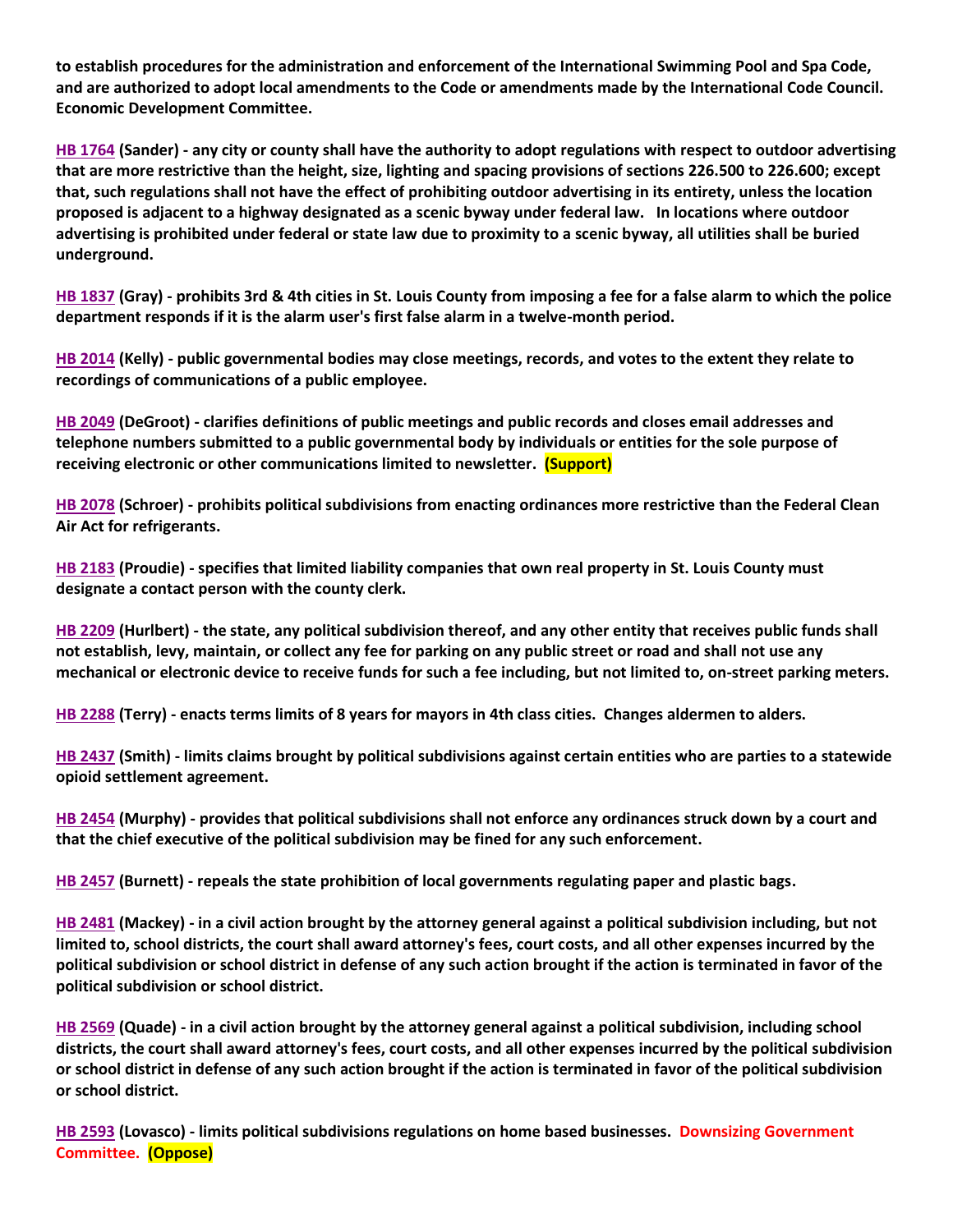**[SB 697](https://www.senate.mo.gov/22info/BTS_Web/Bill.aspx?SessionType=R&BillID=71259741) (Gannon) - a village, town, city, or county may prohibit dogs from running at large or further control or regulate dogs within its boundaries so long as the ordinance, order, policy, or regulation is not breed specific. Local Government Committee.**

**[SB 724](https://www.senate.mo.gov/22info/BTS_Web/Bill.aspx?SessionType=R&BillID=71259818) (Hegeman) - if a political subdivision's failure to timely submit annual financial statement is the result of fraud or other illegal conduct by an employee or officer of the political subdivision, the political subdivision shall not be subject to a fine if the statement is filed within 30 days of discovery of the fraud or illegal conduct. If the political subdivision has an outstanding balance for fines at the time it files its first annual financial statement after August 28, 2022, the Director of Revenue shall make a one-time downward adjustment to such outstanding balance in an amount that reduces the outstanding balance by 90%. If the Director of Revenue determines a fine is uncollectable, the Director shall have the authority to make a one-time downward adjustment to any outstanding penalty. This act provides that if a political subdivision with outstanding fines or penalties fails to file a financial statement after August 28, 2022 and before January 31, 2023 or fails to file any financial statement after January 31, 2023, the Director of Revenue shall notify the Attorney General who shall initiate the process to disincorporate the political subdivision. Local Government Committee. Heard 1/26.**

#### **[SB 842](https://www.senate.mo.gov/22info/BTS_Web/Bill.aspx?SessionType=R&BillID=71259877) (Moon) - repeals the prescription drug monitoring program. Public Safety Committee. (Oppose)**

**[SB 867](https://www.senate.mo.gov/22info/BTS_Web/Bill.aspx?SessionType=R&BillID=71259909) (Koenig) - establishes the statewide mechanical contractor license for mechanical contractors which shall be regulated by the Division of Professional Registration, within the Department of Commerce and Insurance. This act creates the Office of Mechanical Contractors within the Division to carry out the provisions of this act. Political subdivisions may establish their own local mechanical contractor's license but shall recognize a statewide mechanical contractor license in lieu of a local license for the purposes of performing contracting work or obtaining permits to perform work within such political subdivision. No political subdivision may require the employees of a statewide licensed mechanical contractor or its subcontractors or manufacturers' representatives to obtain journeymen licenses, apprenticeship licenses, or occupational licenses that require passing any examination or any special requirements to assess proficiency. General Laws Committee.**

**[SB 891](https://www.senate.mo.gov/22info/BTS_Web/Bill.aspx?SessionType=R&BillID=71259885) (Moon) - creates recall provisions for elected municipal officials. Local Government Committee.**

**[SB 930](https://www.senate.mo.gov/22info/BTS_Web/Bill.aspx?SessionType=R&BillID=71259916) (Koenig) - a public governmental body is authorized to close records that are related to email addresses and telephone numbers submitted to a public governmental body by individuals or entities for the sole purpose of receiving electronic or other communications. (Support)**

**[SB 1028](https://www.senate.mo.gov/22info/BTS_Web/Bill.aspx?SessionType=R&BillID=72748795) (Moon) - provides a cause of action against a public body that causes economic detriment to a person for misapplication or unequal enforcement of the law.** 

## **Personnel & Employment Bills**

**[HB 1640](https://house.mo.gov/Bill.aspx?bill=HB1640&year=2022&code=R) - (Seitz) - recognizes posttraumatic stress disorder (PTSD) as an occupational disease, under Chapter 287, RSMo dealing with Workers Compensation, when diagnosed in specified first responders.**

**[HB 1651](https://house.mo.gov/Bill.aspx?bill=HB1651&year=2022&code=R) (Nurrenbern) - subjects public employers to the state minimum wage law.**

**[HB 1656](https://house.mo.gov/Bill.aspx?bill=HB1656&year=2022&code=R) (Hicks) - specifies that no political subdivision can require its employees to reside within a jurisdiction. Public Safety Committee. Heard1/25. Passed Committee 2/1. Referred Rules Committee.**

**[HB 1794](https://house.mo.gov/Bill.aspx?bill=HB1794&year=2022&code=R) (Windham) - requires all police officers in St. Louis County to be paid a minimum of \$20 per hour.**

**[HB 1819](https://house.mo.gov/Bill.aspx?bill=HB1819&year=2022&code=R) (Gray) - during the application or interview process for employment as a peace officer, an applicant shall disclose whether he or she has had any complaints, disciplinary actions, or internal investigations as a peace officer while employed with any other law enforcement agency. If so, he or she shall undergo a psychological evaluation**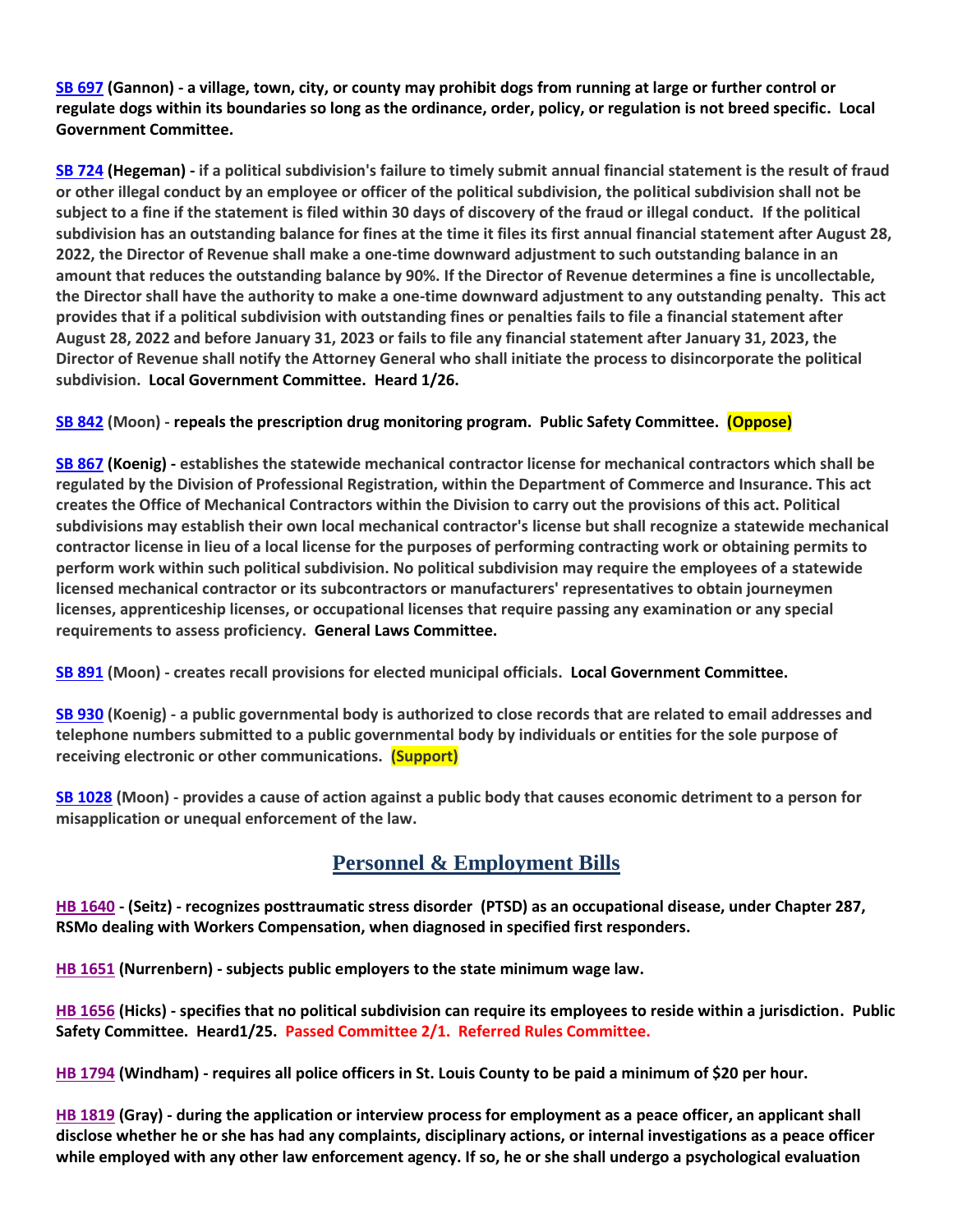**prior to being hired as a peace officer to determine whether he or she can effectively work in the field of law enforcement. If, after the psychological evaluation, the applicant is found qualified, he or she shall receive additional training addressing the issue that resulted in any such complaint, disciplinary action, or internal investigation.**

**[HB 1825](https://house.mo.gov/Bill.aspx?bill=HB1825&year=2022&code=R) (Gray) - all peace officer recruits shall, upon hire and every three years thereafter, attend a training program that provides community relations, diversity, sensitivity, and cultural competency training. All existing peace officers in this state shall attend a community relations, diversity, sensitivity, and cultural competency training program every three years. Such instruction shall include training through discipline, public information activity, and efficient frontline police work.**

**[HB 2063](https://house.mo.gov/Bill.aspx?bill=HB2063&year=2022&code=R) (Sauls) - establishes disciplinary procedures for firefighters.**

**[HB 2064](https://house.mo.gov/Bill.aspx?bill=HB2064&year=2022&code=R) (Sauls) - adds additional conditions for worker compensation claims for firefighters.** 

**[HB 2066](https://house.mo.gov/Bill.aspx?bill=HB2066&year=2022&code=R) (Sauls) - adds additional conditions for worker compensation claims for firefighters.**

**[HB 2439](https://house.mo.gov/Bill.aspx?bill=HB2439&year=2022&code=R) (Hovis) - adds additional grounds for when the Director of the Department of Public Safety shall discipline peace officers. Crime Prevention Committee. Heard 1/31.**

**[SB 689](https://www.senate.mo.gov/22info/BTS_Web/Bill.aspx?SessionType=R&BillID=71259715) (Williams) - adds additional grounds for when the Director of the Department of Public Safety shall discipline peace officers. Public Safety Committee. Heard 1/25.**

**[SB 708](https://www.senate.mo.gov/22info/BTS_Web/Bill.aspx?SessionType=R&BillID=71259735) (Beck) - provides that post-traumatic stress disorder (PTSD) diagnosed in any person who is a firefighter, police officer, emergency medical technician, emergency medical dispatcher or other first responder shall be presumed as an occupational disease resulting from employment if the person has completed at least 5 years of employment and the person was examined by a medical professional upon commencing employment and the examination failed to reveal any evidence of PTSD. Insurance Committee.**

**[SB 728](https://www.senate.mo.gov/22info/BTS_Web/Bill.aspx?SessionType=R&BillID=71259712) (Onder) - establishes the "Public Employee Janus Rights Act," permitting a public body to withhold fees from public employee paychecks for the purpose of paying any portion of labor organization dues, agency shop fees, or any other fees paid to a labor organization only with the written, informed consent of the public employee. The act also requires the public employee's written, informed consent for labor organizations to use such fees or dues for political purposes. Any authorization required by this act may be in written or electronic form. Any authorization must be submitted to the public body employer before such fees may be withheld. Furthermore, the employer shall require clear and compelling evidence that the authorization was freely given. Any consent given by an employee may be revoked at any time. Failure to comply with these requirements on the part of an employer shall result in a fine of no more than \$500 per violation. General Laws Committee.**

**[SB 854](https://www.senate.mo.gov/22info/BTS_Web/Bill.aspx?SessionType=R&BillID=71259653) (Washington) - the POST Commission and the Attorney General shall each create and maintain a database that shall store public data related to officer misconduct. Each law enforcement agency shall submit individual officer data which shall be redacted of personal identifying information of the officer. Public Safety Committee.**

## **Public Safety Bills**

**[HB 1459](https://house.mo.gov/Bill.aspx?bill=HB1459&year=2022&code=R) (Brown) - repeals Section 21.750 in which the General Assembly preempts the entire field of firearms regulation. Political subdivisions will now be able to regulate firearms in any manner allowed by state and federal law and that is consistent with their police powers or charter.**

**[HB 1462](https://house.mo.gov/Bill.aspx?bill=HB1462&year=2022&code=R) (Schnelting) - allows a concealed carry permit holder to lawfully carry firearms on public transportation, as defined in the bill. Anyone with a permit may also carry a firearm while traveling by bus. General Laws Committee. Heard 1/31.**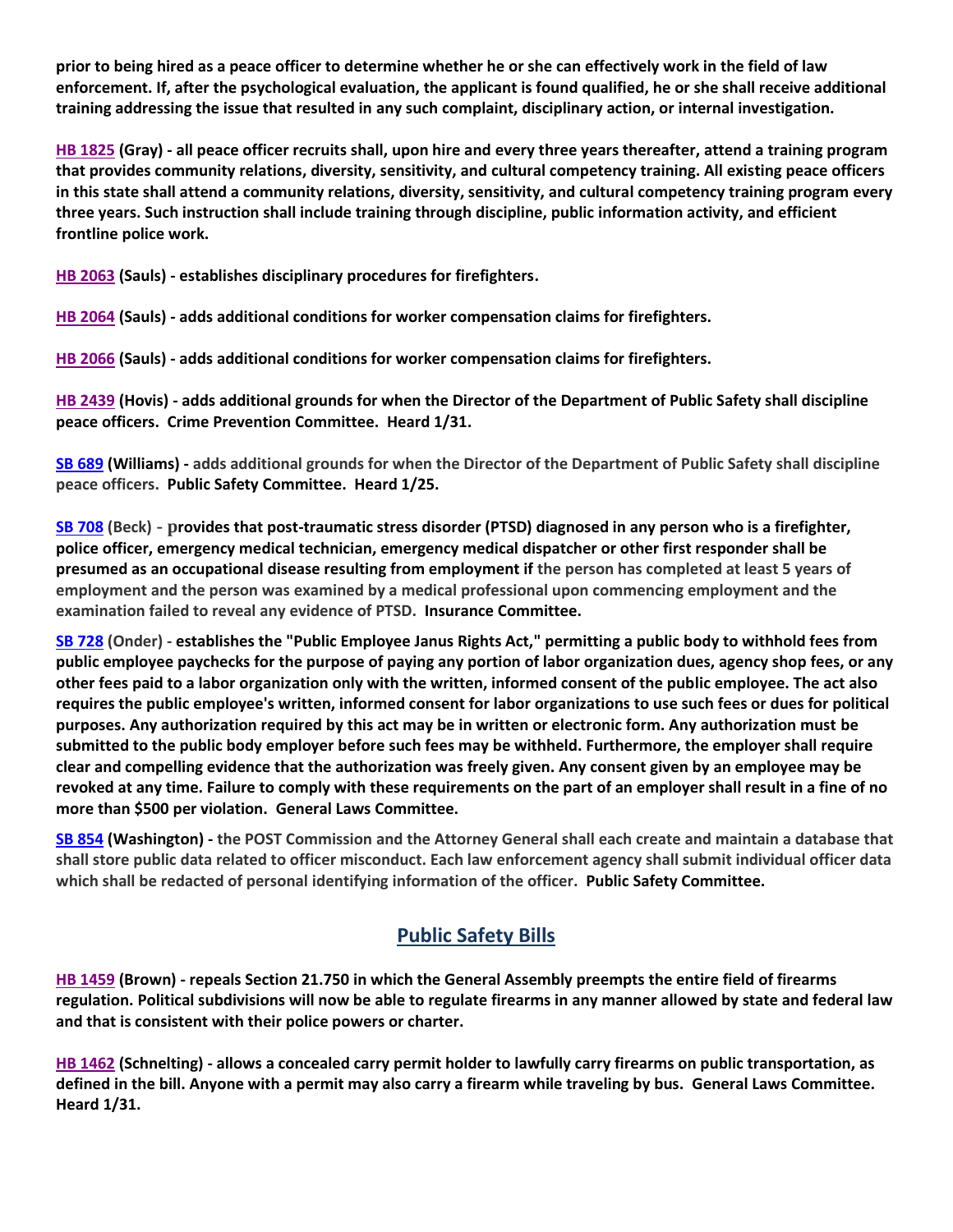**[HB 1476](https://house.mo.gov/Bill.aspx?bill=HB1476&year=2022&code=R) (Schroer) - returns the control of the City of St. Louis Police Department back to the Board of Police Commissioners.**

**[HB 1568](https://house.mo.gov/Bill.aspx?bill=HB1568&year=2022&code=R) (Sharp) - a person commits the offense of unlawful discharge of a firearm if that person, with criminal negligence, discharges a firearm within or into the limits of any municipality.**

**[HB 1582](https://house.mo.gov/Bill.aspx?bill=HB1582&year=2022&code=R) (Murphy) - prohibits tampering with multiple car doors.**

**[HB 1660](https://house.mo.gov/Bill.aspx?bill=HB1660&year=2022&code=R) (Hicks) - allows concealed carry permit holders to lawfully carry firearms on public transportation. "Public transportation system" is defined in the bill. In addition, this bill exempts persons transporting non-functioning or unloaded firearms on buses from the crimes prohibiting the possession of weapons on buses. General Laws Committee. Heard 1/31.**

**[HB 1698](https://house.mo.gov/Bill.aspx?bill=HB1698&year=2022&code=R) (Baker) - allows firearms in churches and other places of worship with a concealed carry permit.**

**[HB 1731](https://house.mo.gov/Bill.aspx?bill=HB1731&year=2022&code=R) (Barnes) - establishes the offenses of harassment of a school or recreation athletic official and entry or remaining on site of a school or recreation athletic contest after being forbidden. (Support)**

**[HB 1759](https://house.mo.gov/Bill.aspx?bill=HB1759&year=2022&code=R) (Dogan) - requires law enforcement agencies to adopt written investigation policies for officer-involved deaths.**

**[HB 1780](https://house.mo.gov/Bill.aspx?bill=HB1780&year=2022&code=R) (Windham) - requires law enforcement officers to give persons under arrest forty-eight hours to arrange for their motor vehicle to be removed before authorizing a towing company to remove a motor vehicle.**

**[HB 1823](https://house.mo.gov/Bill.aspx?bill=HB1823&year=2022&code=R) (Gray) - requires law enforcement agencies to adopt written investigation policies for officer-involved deaths.**

**[HB 1865](https://house.mo.gov/Bill.aspx?bill=HB1865&year=2022&code=R) (Rowland) - a person commits the offense of unlawful discharge of a firearm if that person, with criminal negligence, discharges a firearm within or into the limits of any municipality.**

**[HB 1912](https://house.mo.gov/Bill.aspx?bill=HB1912&year=2022&code=R) (Schroer) - allows firearms in churches and other places of worship with a concealed carry permit.**

**[HB 1915](https://house.mo.gov/Bill.aspx?bill=HB1915&year=2022&code=R) (Schroer) - a person commits the offense of unlawful discharge of a firearm if that person, with criminal negligence, discharges a firearm within or into the limits of any municipality.**

**[HB 2154](https://house.mo.gov/Bill.aspx?bill=HB2154&year=2022&code=R) (Perkins) - the costs of installing a fire hydrant, excluding dry fire hydrants, within the city limits of an incorporated city shall be paid by the city. If a city cannot or does not pay for the installation of such a fire hydrant, the city shall not require the installation of any such fire hydrant. Public Safety Committee. Heard 1/25.**

**[HB 2422](https://house.mo.gov/Bill.aspx?bill=HB2422&year=2022&code=R) (Manlove) - prohibits carotid restraints, except under certain circumstances, and provides for peace officer dismissal and license revocation based on improper use of choke-holds and carotid restraints.**

**[HB 2432](https://house.mo.gov/Bill.aspx?bill=HB2432&year=2022&code=R) (Roden) - returns the control of the City of St. Louis Police Department back to the Board of Police Commissioners.**

**[HB 2442](https://www.house.mo.gov/Bill.aspx?bill=HB2442&year=2022&code=R) (Davis) - repeals provisions that prohibit someone with a valid concealed carry permit from carrying a concealed weapon in any meeting of the governing body of a unit of local government or the General Assembly. General Laws Committee.** 

**[SB 752](https://www.senate.mo.gov/22info/BTS_Web/Bill.aspx?SessionType=R&BillID=71259697) (Burlision) - repeals provisions that prohibit someone with a valid concealed carry permit from carrying a concealed weapon in any meeting of the governing body of a unit of local government or the General Assembly. General Laws Committee. Heard 1/25.**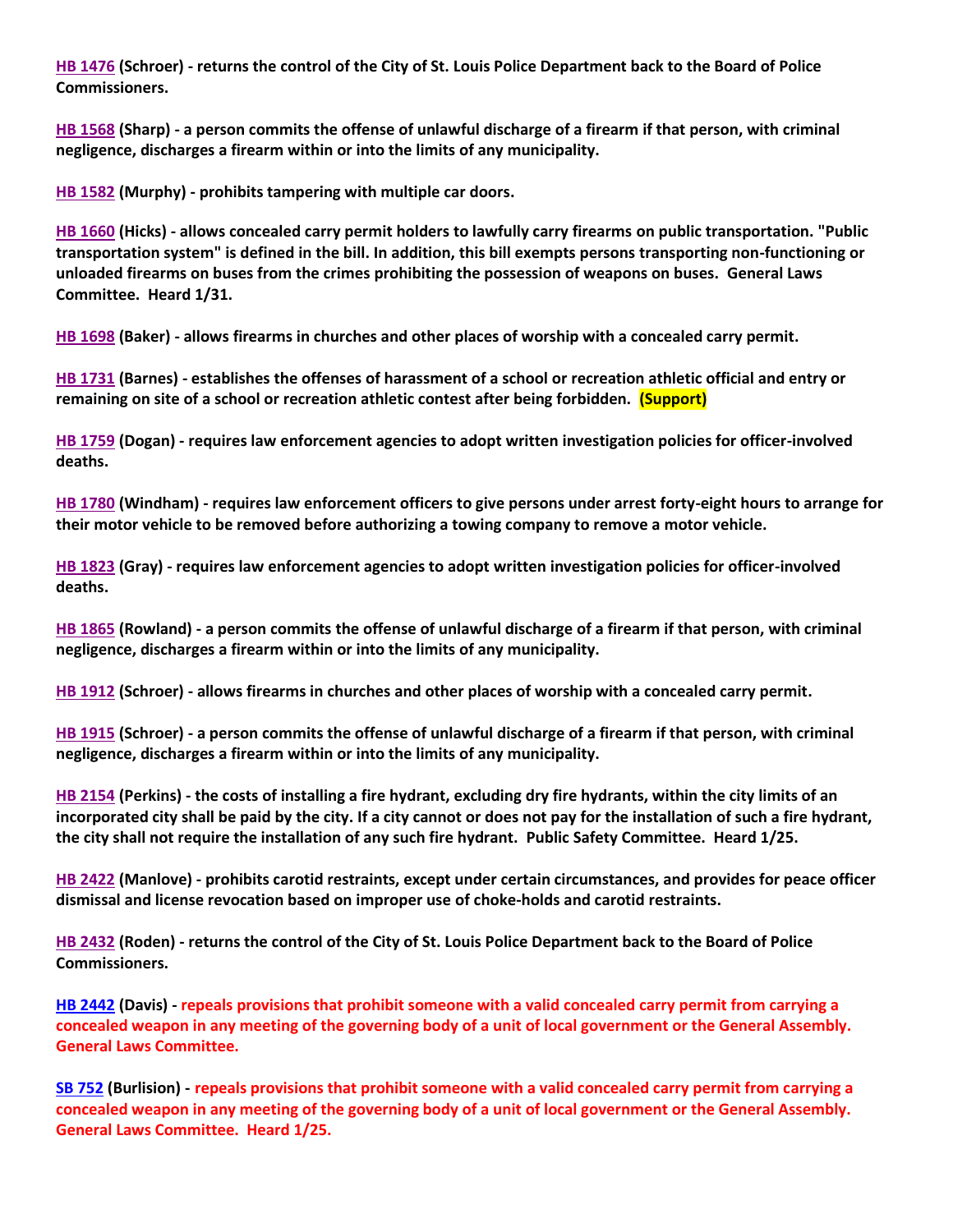#### **[SB 795](https://www.senate.mo.gov/22info/BTS_Web/Bill.aspx?SessionType=R&BillID=71259650) (Washington) -modifies provisions relating to police use of force. Judiciary/Criminal Jurisprudence Committee.**

**[SB 804](https://www.senate.mo.gov/22info/BTS_Web/Bill.aspx?SessionType=R&BillID=71263286) (Onder) - a person carrying a concealed firearm who possesses a valid concealed carry permit or endorsement shall not be prohibited from accessing or using any public transportation system. The person may not be harassed or detained for carrying a concealed firearm on the property, vehicles, or conveyances owned, contracted, or leased by such systems that are accessible to the public. Additionally, an employee of the Bi-State Development Agency may carry a weapon into any facility or conveyance of the agency. General Laws Committee. Heard 1/25.**

**[SB 859](https://www.senate.mo.gov/22info/BTS_Web/Bill.aspx?SessionType=R&BillID=71259622) (Mosley) - creates police protection districts which shall be a political subdivision organized and empowered to supply protection to people and property from crimes and hazards, to render first aid for the purpose of saving lives, and to give assistance in the event of an accident or emergency. The police protection district must consist of contiguous tracts or parcels of property containing all or parts of one county and may include, in whole but not in part, any city, town, or village. Public Safety Committee.**

**[SB 1012](https://www.senate.mo.gov/22info/BTS_Web/Bill.aspx?SessionType=R&BillID=72392417) (Eigel) - returns St. Louis City police to state control under a board of commissioners appointed by the Governor.**

**[SB 1033](https://www.senate.mo.gov/22info/BTS_Web/Bill.aspx?SessionType=R&BillID=72748800) (Rizzo) - repeals provisions relating to law enforcement officers who enforce certain federal laws or who provide material aid to federal law enforcement officers.**

#### **Taxation & Revenue Bills**

**[HB 1583](https://house.mo.gov/Bill.aspx?bill=HB1583&year=2022&code=R) (Murphy) - if, prior to the expiration of a temporary levy increase, voters approve a subsequent levy increase, the new tax rate ceiling shall remain in effect only until such time as the temporary levy expires under the terms originally approved by a vote of the people, at which time the tax rate ceiling shall be decreased by the amount of the temporary levy increase. If, prior to the expiration of a temporary levy increase, voters of a political subdivision are asked to approve an additional, permanent increase to the political subdivision's tax rate ceiling, voters shall be submitted ballot language that clearly indicates that if the permanent levy increase is approved, the temporary levy shall be made permanent. Ways & Means Committee. Heard 1/12. Passed Committee 1/19. Referred Rules Committee.**

**[HB 1733](https://house.mo.gov/Bill.aspx?bill=HB1733&year=2022&code=R) (O'Donnell) - Requires auto dealers to collect and remit sales tax on motor vehicle sales.**

**[HB 1740](https://house.mo.gov/Bill.aspx?bill=HB1740&year=2022&code=R) (Dogan) - prohibits telecommuting work from being subject to earnings taxes. Workforce Development Committee. Hearing 2/7.**

**[HB 1779](https://house.mo.gov/Bill.aspx?bill=HB1779&year=2022&code=R) (Windham) - removes the state sales tax on any retail sales on food and imposes a tax on the transfer of every decedent's estate in the state that has a value of at least \$25,000.**

**[HB 2214](https://house.mo.gov/Bill.aspx?bill=HB2214&year=2022&code=R) (Hurlbert) - allows any municipality to levy up to 1/2 cent sales tax for public safety. Also allows any municipality with a fire department, municipality contracting for fire service or fire district to levy and additional 1/2 cent sales tax for fire service. All taxes must be approved by a 4/7 vote. The League has long opposed sales tax authority for County fire districts. Local Government Committee.**

**[HB 2220](https://house.mo.gov/Bill.aspx?bill=HB2220&year=2022&code=R) (Falkner) - relates to penalties for failure to file annual municipal finance reports. Penalties could include disincorporation. Local Government Committee.**

**[HB 2467](https://house.mo.gov/Bill.aspx?bill=HB2467&year=2022&code=R) (Merideth) - any political subdivision may adopt an order, ordinance, or regulation increasing the tax levied on cigarettes and tobacco products within the boundaries of such political subdivision, subject to voter approval.**

**[HB 2530](https://www.house.mo.gov/Bill.aspx?bill=HB2530&year=2022&code=R) (Sauls) - exempts food from local sales tax. (Oppose)**